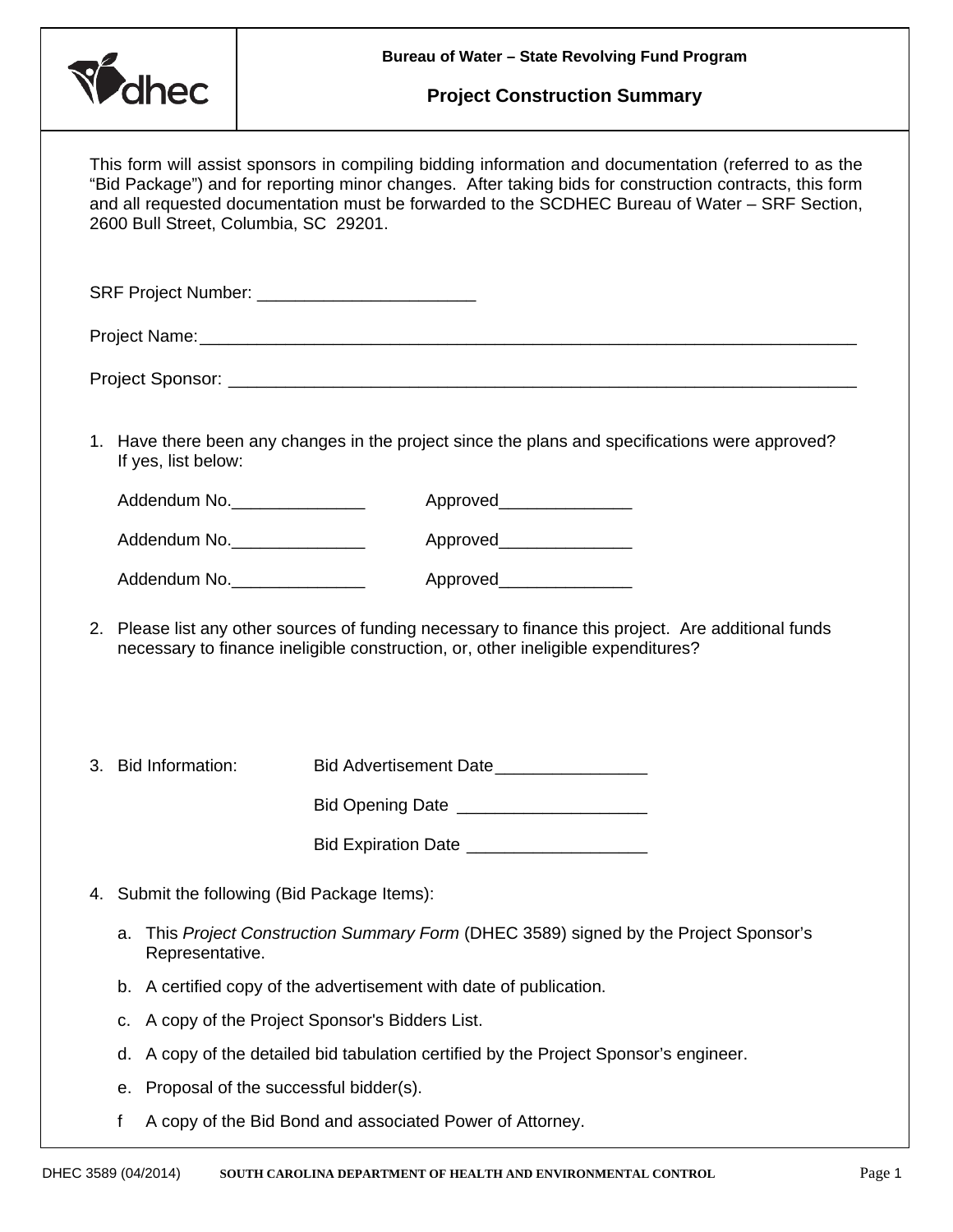- g. A copy of the Davis-Bacon wage decision(s) used to bid the project.
- h. A copy of the engineer's award recommendation of low bidder(s) to the Project Sponsor listing the proposed contract amount. If award is recommended to other than low bidder(s), provide justification for this decision.
- i. A certified copy of the Project Sponsor's tentative award resolution listing the proposed contractor(s) and contract amount(s).
- j. A copy of the *Bidders 'American Iron and Steel' Certification* (DHEC 2556).
- k. A copy of the *Prime Contractor's Subagreement Certification Form* (DHEC 3591) from the proposed low bidder(s).
- l. Evidence that the low bidder(s) complied with the Disadvantaged Business Enterprise (DBE) requirements listed in the bid documents. (Documentation of bidder's good faith efforts.) **DBE approval must precede bid package approval.**
- m. A copy of the proposed prime contractor's Bidders List.
- n. A copy of the *DBE Subcontractor Utilization Form* (EPA Form 6100-4) from the proposed prime contractor(s).
- o. A copy of the *DBE Subcontractor Performance Form* (EPA Form 6100-3) from all DBE firms.
- p. A copy of the *EEO Documentation Form* (DHEC 2323), with all required attachments (to include the *Certification by Proposed Prime or Subcontractor Regarding Equal Employment Opportunity* (DHEC 3592)), from the proposed prime contractor(s).
- q. A copy of the *EEO Documentation Form* (DHEC 2323), with all required attachments (to include the *Certification by Proposed Prime or Subcontractor Regarding Equal Employment Opportunity* (DHEC 3592)), from all subcontractors whose contract amount is expected to exceed \$10,000.
- r. A copy of the *Certification Regarding Debarment, Suspension and Other Responsibility Matters* (DHEC 3590) from the proposed prime contractor(s).
- s. A copy of the *Certification Regarding Debarment, Suspension and Other Responsibility Matters* (DHEC 3590) from all subcontractors whose contract amount is expected to equal or exceed \$25,000.
- t. A signed copy of the *Project Inspection Designation Form* (DHEC 2324), with all required attachments, indicating the selected method of providing continuous inspection during construction.

Signature of Project Sponsor's Representative **Date** Date

Name and Title of Project Sponsor's Representative